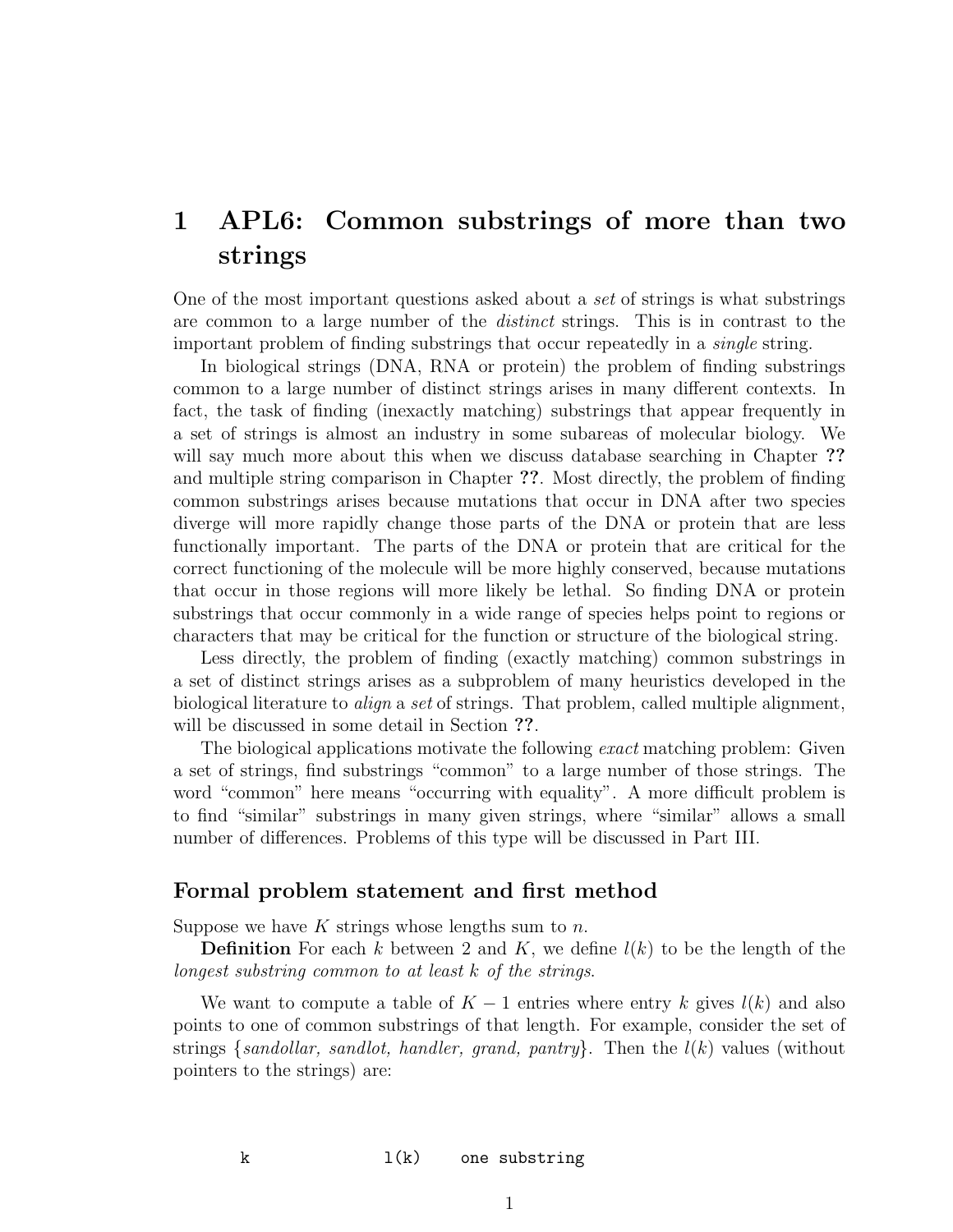| 2 |   | sand |  |
|---|---|------|--|
| 3 | 3 | and  |  |
|   | 3 | and  |  |
| h | ≘ | an   |  |

Surprisingly, the problem can be solved in linear,  $O(n)$ , time [1]. It really is amazing that so much information about the contents and substructure of the strings can be extracted in time proportional to the time needed just to read in the strings. The linear time algorithm will be fully discussed in Chapter ?? after the constant time lowest common ancestor method has been discussed.

To prepare for the  $O(n)$  result, we show here how to solve the problem in  $O(Kn)$ time. That time bound is also non-trivial, but is achieved by a generalization of the longest common substring method for two strings. First, build a generalized suffix tree  $\mathcal T$  for the K strings. Each leaf of the tree represents a suffix from one of the K strings, and is marked with one of K unique string identifiers, 1 to K, to indicate which string the suffix is from. Each of the  $K$  strings is given a distinct termination symbol, so that identical suffixes appearing in more than one string end at distinct leaves in the generalized suffix tree. Hence, each leaf in  $\mathcal T$  has only one string identifier.

**Definition** For every internal node v of T, define  $C(v)$  to be the number of distinct string identifiers that appear at the leaves in the subtree of v.

Once the  $C(v)$  numbers are known, and the string-depth of every node is known, the desired  $l(k)$  values can be easily accumulated with a linear time traversal of the tree. That traversal builds a vector V where, for each value of k from 2 to K,  $V(k)$ holds the string-depth (and location if desired) of the deepest (string-depth) node  $v$ encountered with  $C(v) = k$ . (When encountering a node v with  $C(v) = k$  compare the string-depth of v to the current value of  $V(k)$  and if v's depth is greater than  $V(k)$ , change  $V(k)$  to the depth of v.) Essentially,  $V(k)$  reports the length of the longest string that occurs exactly k times. Therefore  $V(k) \leq l(k)$ . To find  $l(k)$  simply scan V from largest to smallest index writing into each position the maximum  $V(k)$ value seen. That is, if  $V(k)$  is empty or  $V(k) < V(k+1)$  then set  $V(k)$  to  $V(k+1)$ . The resulting vector holds the desired  $l(k)$  values.

### 1.1 Computing the  $C(v)$  numbers

In linear time, it is easy to compute for each internal node  $v$  the number of leaves in v's subtree. But that number may be larger than  $C(v)$  since two leaves in the subtree may have the same identifier. That repetition of identifiers is what makes it hard to compute  $C(v)$  in  $O(n)$  time. So, instead of counting the number of leaves below v, the algorithm uses  $O(Kn)$  time to explicitly compute which identifiers are found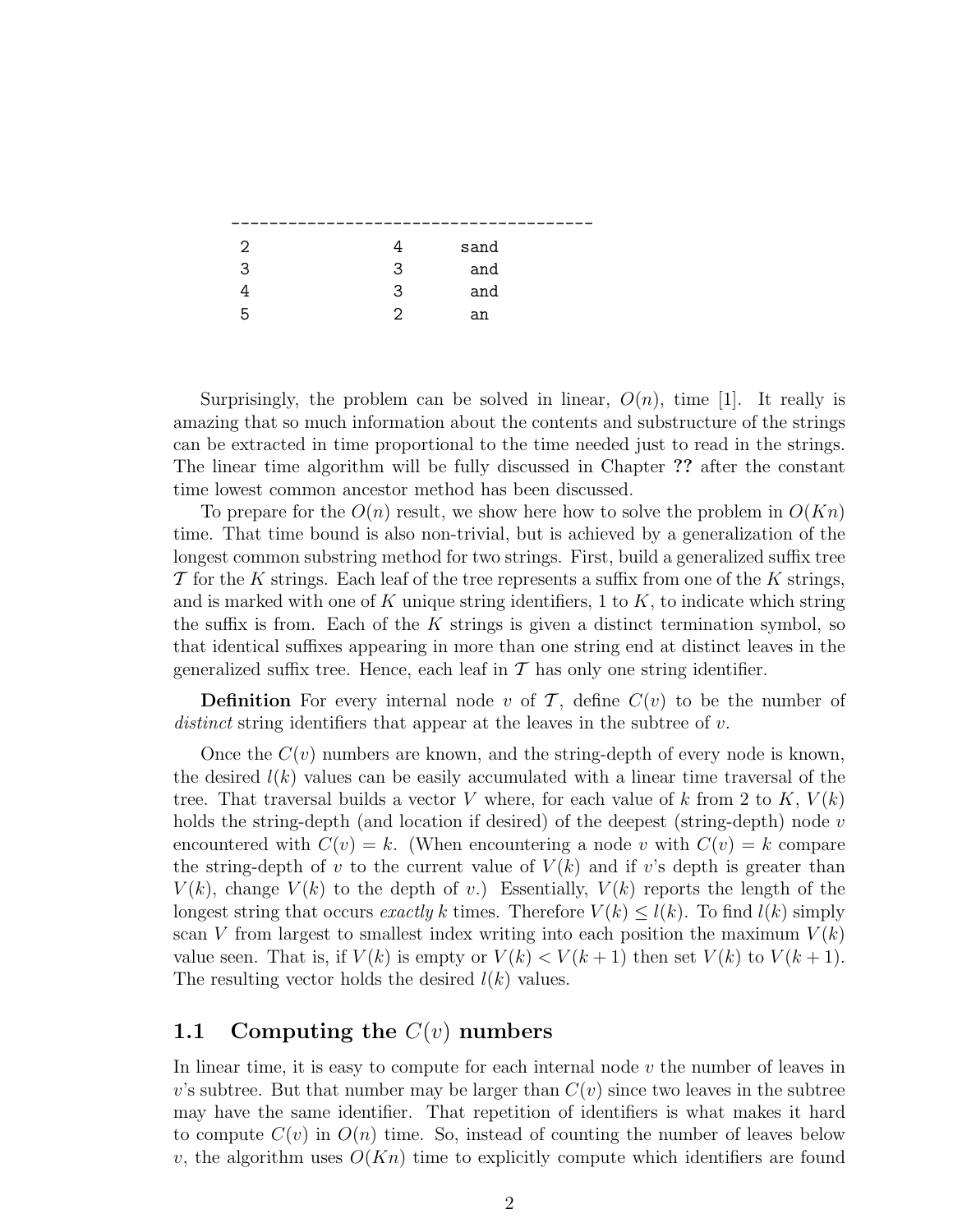below any node. For each internal node  $v$ , a K-length bit-vector is created which has a 1 in bit i if there is a leaf with identifier i in the subtree of v. Then  $C(v)$  is just the number of 1-bits in that vector. The vector for  $v$  is obtained by OR'ing the vectors of the children of v. For l children, this takes  $lK$  time. Therefore over the entire tree, since there are  $O(n)$  edges, the time needed to build the entire table is  $O(Kn)$ . We will return to this problem in Section 2 where an  $O(n)$  time solution will be presented.

## 2 A linear time solution to the multiple common substring problem

Above, a generalized suffix tree  $\mathcal T$  was constructed for the K strings of total length n, and the table of all the  $l(k)$  values was obtained by operations on T. That method had a running time of  $O(Kn)$ . In this section we reduce the time to  $O(n)$ . The solution was obtained by Lucas Hui  $[1]$ <sup>1</sup>.

Recall that for any node v in  $\mathcal{T}, C(v)$  is the number of distinct leaf string identifiers in the subtree of v, and that a table of all the  $l(k)$  values can be computed in  $O(n)$ time once all the  $C(v)$  values are known. Recall also that  $S(v)$  is the total number of leaves in the subtree of v, and that  $S(v)$  can easily be computed in  $O(n)$  time for all nodes.

Certainly  $S(v) \geq C(v)$  for any node v, and it will be strictly greater when there are two or more leaves of the same string identifier in  $v$ 's subtree. Our approach to finding  $C(v)$  is to compute both  $S(v)$  and a correction factor  $U(v)$  which counts how many "duplicate" suffixes from the same string occur in v's subtree. Then  $C(v)$  is simply  $S(v) - U(v)$ .

**Definition:**  $n_i(v)$  is the number of leaves with identifier i in the subtree rooted at node v. Let  $n_i$  be the total number of leaves with identifier i.

With that definition, we immediately have the following

**Lemma 2.1** 
$$
U(v) = \sum_{i:n_i(v)>0} (n_i(v) - 1)
$$
, and  $C(v) = S(v) - \sum_{i:n_i(v)>0} (n_i(v) - 1)$ .

We show below that all the correction factors for all internal nodes can be computed in  $O(n)$  total time. That then gives an  $O(n)$  time solution to the k-common substring problem.

<sup>&</sup>lt;sup>1</sup>In the introduction of an earlier unpublished manuscript [3], Pratt claims a linear time solution to the problem but the claim doesn't specify whether the problem is for a fixed  $k$  or for all values of k. The section where the details were to be presented is not available and was apparently never finished [2].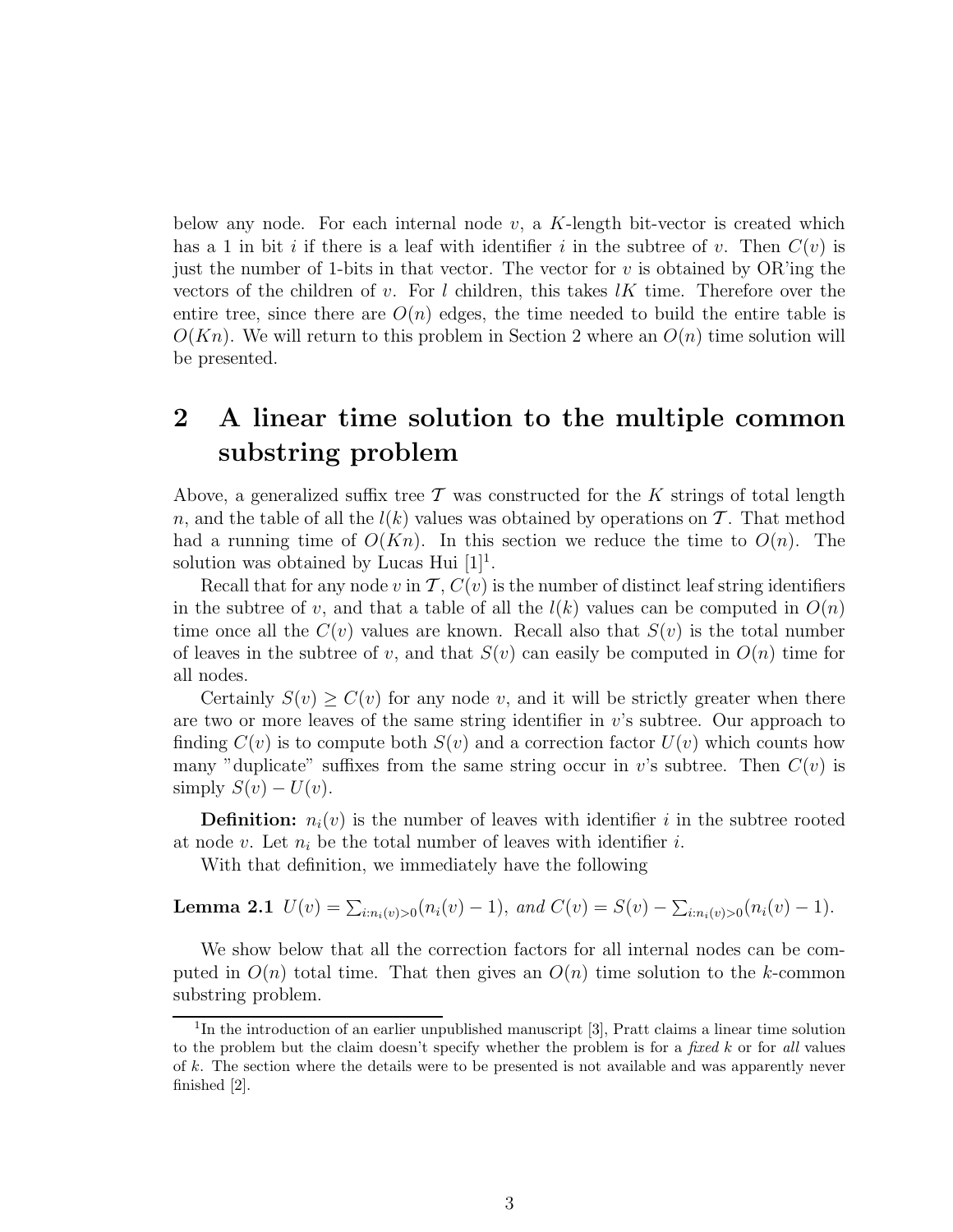#### 2.1 The method

The algorithm first does a depth-first traversal of  $\mathcal{T}$ , numbering the leaves in the order that they are encountered. That numbering has the familiar property that for any internal node  $v$ , the numbers given to the leaves in the subtree rooted at  $v$  are consecutive, i.e., they form a consecutive interval.

For purposes of the exposition, let us focus on the single identifier  $i$  and show how to compute  $n_i(v) - 1$  for each internal node v. Let  $L_i$  be the list of leaves with identifier  $i$ , in increasing order of their  $dfs$  numbers. For example, in Figure 1, the leaves with identifier i are shown boxed and the corresponding  $L_i$  is  $1, 3, 6, 8, 10$ . By the properties of depth-first numbering, for the subtree rooted at any internal node v, all the  $n_i(v)$  leaves with identifier i occur in a consecutive interval of list  $L_i$ . Call that interval  $L_i(v)$ . If x and y are any two leaves in  $L_i(v)$ , then the lca of x and y is a node in the subtree of v. So if we compute the lca for each consecutive pair of leaves in  $L_i(v)$ , then all of the  $n_i(v) - 1$  computed *lca*'s will be found in the subtree of v. Further, if x and y are not both in the subtree of v, then the  $lca$  of x and y will not be a node in  $v$ 's subtree. This leads to the following lemma and method.

**Lemma 2.2** If we compute the lca for each consecutive pair of leaves in  $L_i$ , then for any node v, exactly  $n_i(v) - 1$  of the computed lca's will lie in the subtree of v.

Lemma 2.2 is illustrated in Figure 1.



Figure 1: The boxed leaves have identifier  $i$ . The circled internal nodes are the lowest common ancestors of the four adjacent pairs of leaves from list  $L_i$ .

Given the lemma, we can compute  $n_i(v) - 1$  for each node v by the following method. Compute the *lca* of each consecutive pair of leaves in  $L_i$ , and accumulate for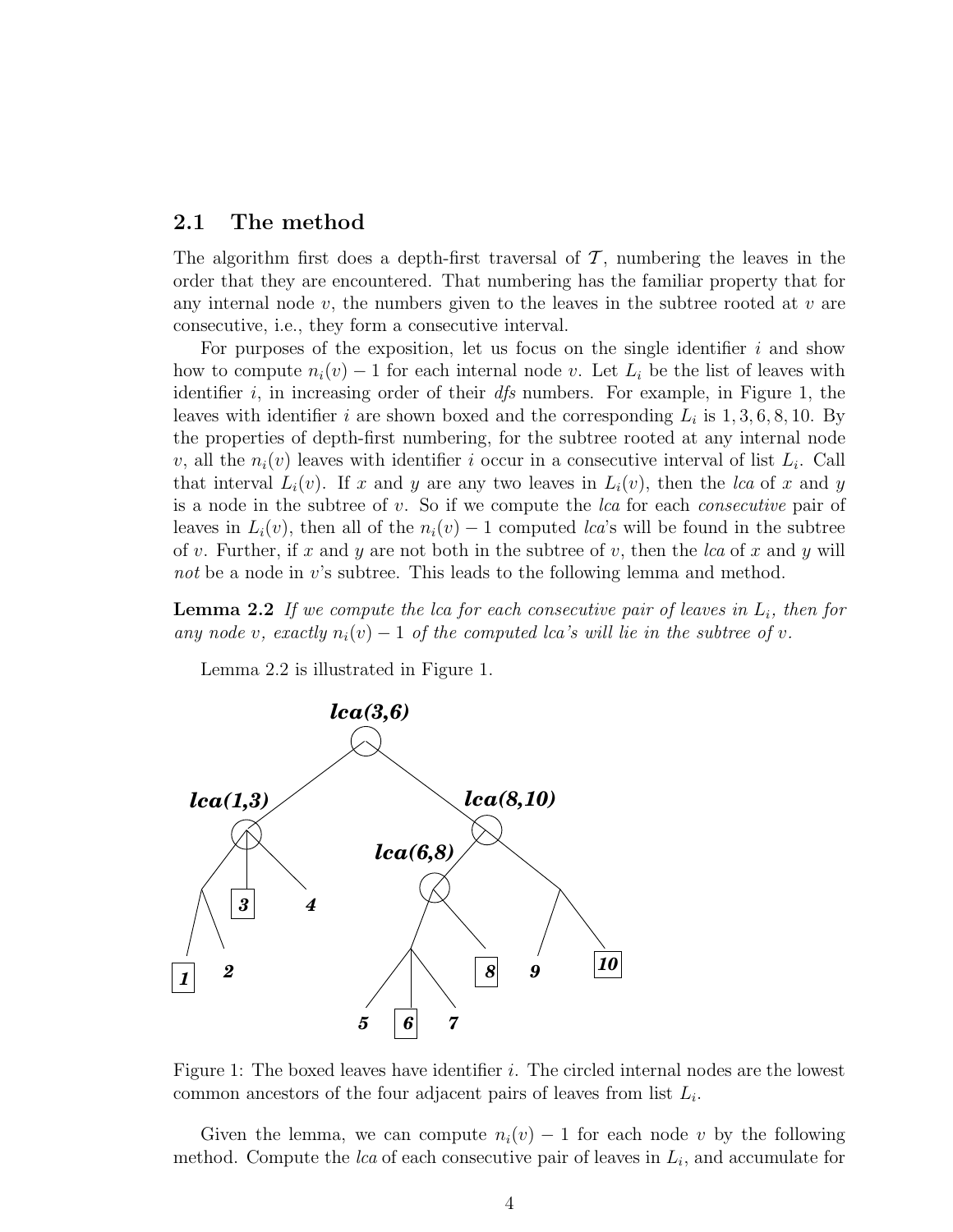each node w a count of the number of times that w is the computed lca. Let  $h(w)$ denote that count for node w. Then for any node v,  $n_i(v) - 1$  is exactly  $\sum [h(w) : w]$ is in the subtree of v. A standard  $O(n)$ -time bottom-up traversal of T can therefore be used to find  $n_i(v) - 1$  for each node v.

To find  $U(v)$ , we don't want  $n_i(v) - 1$  but rather  $\sum_i [n_i(v) - 1]$ . But the algorithm must not do a separate bottom-up traversal for each identifier, since then the time bound would then be  $O(Kn)$ . Instead, the algorithm should defer the bottom-up traversal until each list  $L_i$  has been processed, and it should let  $h(w)$  count the total number of times that  $w$  is the computed *lca* over all of the lists. Only then is a single bottom-up traversal of T done. At that point,  $U(v) = \sum_{i:n_i>0} [n_i(v)-1] = \sum [h(w):w$ is in the subtree of  $v$ .

We can now summarize the entire  $O(n)$  method for solving the k-common substring problem.

Begin

1. Build a generalized suffix tree  $\mathcal T$  for the K strings.

2. Number the leaves of  $\mathcal T$  as they are encountered in a depth-first traversal of  $\mathcal T$ .

3. For each string identifier i, extract the ordered list  $L_i$  of leaves with identifier i. (The minor implementation detail needed to do this in  $O(n)$  total time is left to the reader.)

4. For each node w in  $\mathcal T$  set  $h(w)$  to zero.

5. For each identifier i, compute the  $lca$  of each consecutive pair of leaves in  $L_i$ , and increment  $h(w)$  by one each time that w is the computed *lca*.

6. With a bottom-up traversal of T, compute, for each node v,  $S(v)$  and  $U(v) =$  $\sum_{i:n_i>0} [n_i(v)-1] = \sum [h(w):w$  is in the subtree of v].

7. Set  $C(v) = S(v) - U(v)$  for each node v.

8. Accumulate the table of  $l(k)$  values as detailed in Section 1. End.

### 2.2 Time analysis

The size of the suffix tree is  $O(n)$  and preprocessing of the tree for lca computations is done in  $O(n)$  time. There are then  $\sum_{i=1}^{K} |n(i) - 1| < n$  lca computations done, each of which takes constant time, so all the *lca* computations take  $O(n)$  time in total. Hence only  $O(n)$  time is needed to compute all  $C(v)$  values. Once these are known, only  $O(n)$  additional time is needed to build the output table. That part of the algorithm is the same as in the previously discussed  $O(Kn)$  time algorithm of Section 1. Therefore

**Theorem 2.1** Let S be a set of K strings of total length n, and let  $l(k)$  denote the length of the longest substring that appears in at least k distinct strings of S. A table of all  $l(k)$  values, for k from 2 to K, can be built in  $O(n)$  time.